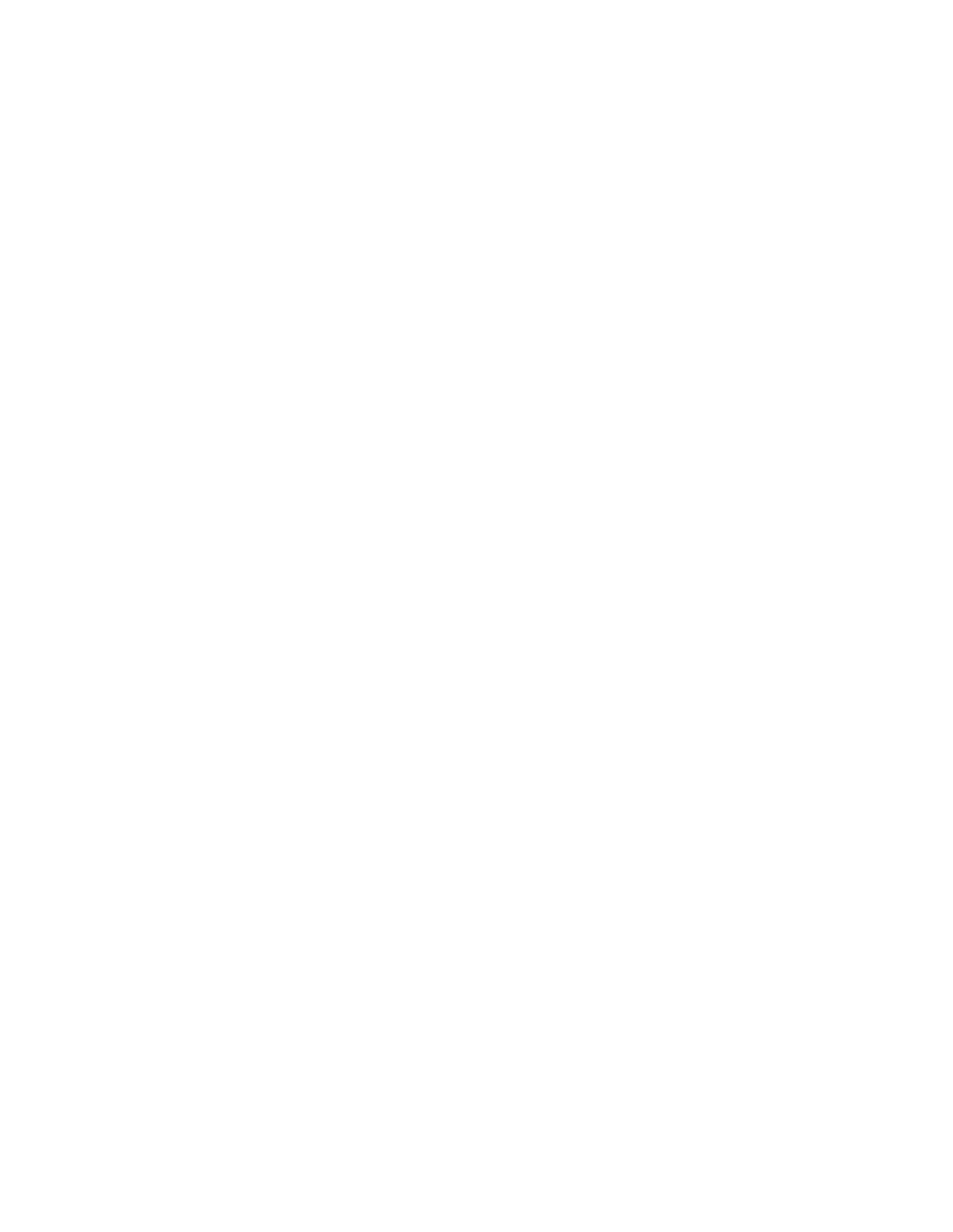# **TABLE OF CONTENTS**

# **RAM 4021**

| "ZERO/CAL" Adjustment for Carbon Monoxide 5           |
|-------------------------------------------------------|
| Calibrating Carbon Monoxide Sensor with CO Test Gas 6 |
|                                                       |
|                                                       |
|                                                       |
|                                                       |
|                                                       |
| Accessories and Field Replacement Parts9              |
|                                                       |
|                                                       |
|                                                       |
|                                                       |
|                                                       |
|                                                       |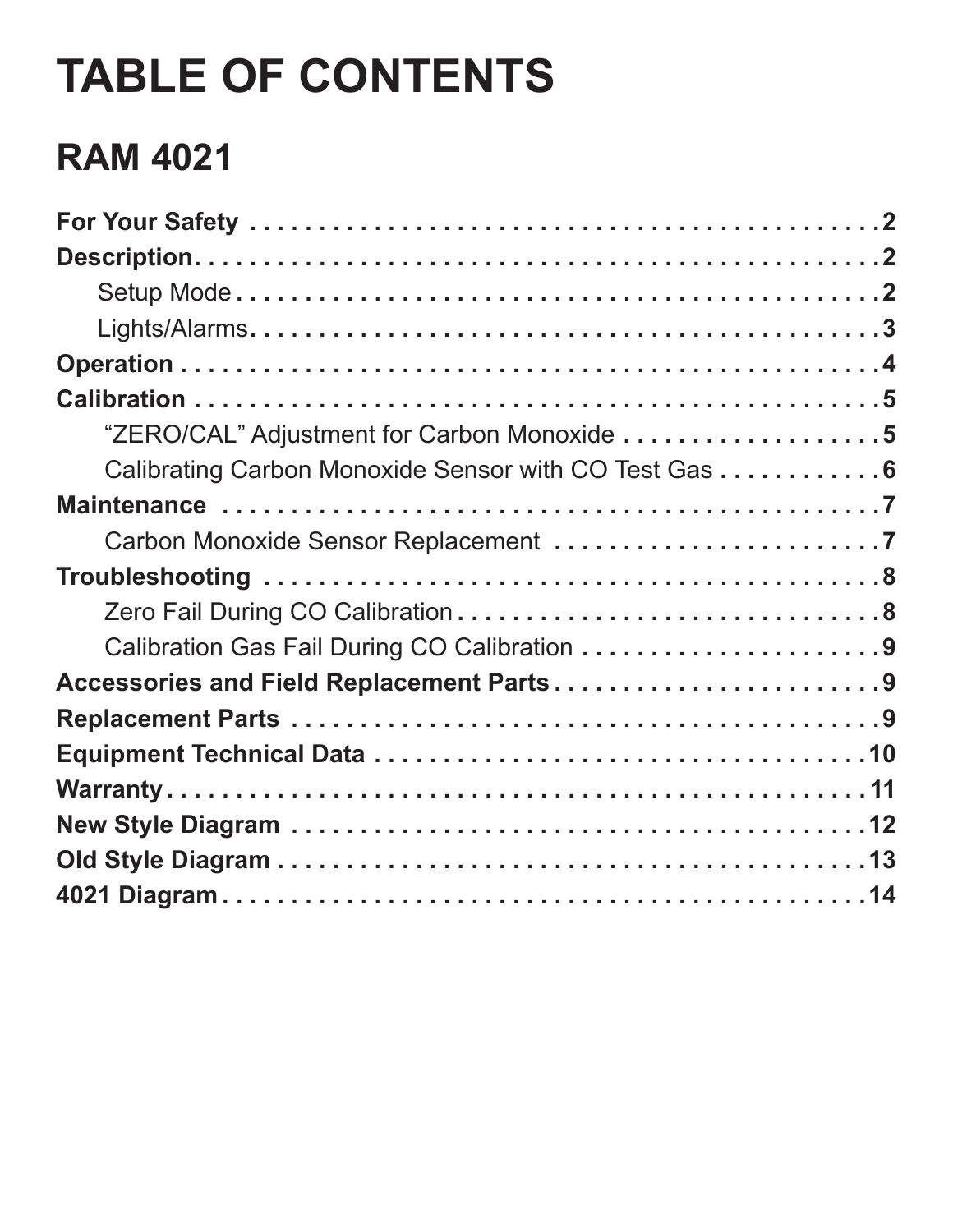## **For Your Safety**

Like any piece of complex equipment, the GfG Instrumentation RAM 4021 will do the job it is designed to do only if it is used and serviced in accordance with the manufacturer's instructions. All individuals who have or will have the responsibility of servicing the equipment must carefully read this manual.

The warranties made by GfG Instrumentation with regard to this instrument are voided if the product is not used and serviced in accordance with the instructions in this manual. Please protect yourself and others who depend on this instrument by following these instructions. The above does not alter statements regarding GfG Instrumentation's warranties and conditions of sale and delivery.

#### **Description**

This unit is designed to provide continuous monitoring of the carbon monoxide levels in breathing air.

The instrument's electronics are enclosed in a NEMA-4X polycarbonate case. The case is corrosion resistant, positively pressurized by the compressor supply line and sealed except for a bleed hole (to release the compressor's air). The unit operates on 110 VAC power. It comes equipped with a case-mounted horn that can be disconnected if it is not required.

GfG Instrumentation recommends using PTFE Thread Sealant Tape on all pipe fittings and air line connections that require a sealant. Pipe Dope or Paste is not recommended due to the potential for off gassing that may affect the CO sensor performance.

Calibration adjustment controls are not necessary since they are automatically performed by the microprocessor.

The carbon monoxide chemical cell has a life expectancy of one to three years with a recommended 30-day calibration check, if any of the following conditions exist:

- 1. Last calibration date cannot be verified or is unknown
- 2. Sensor overexposed to target or interfering gases
- 3. Instrument has been subjected to misuse or abuse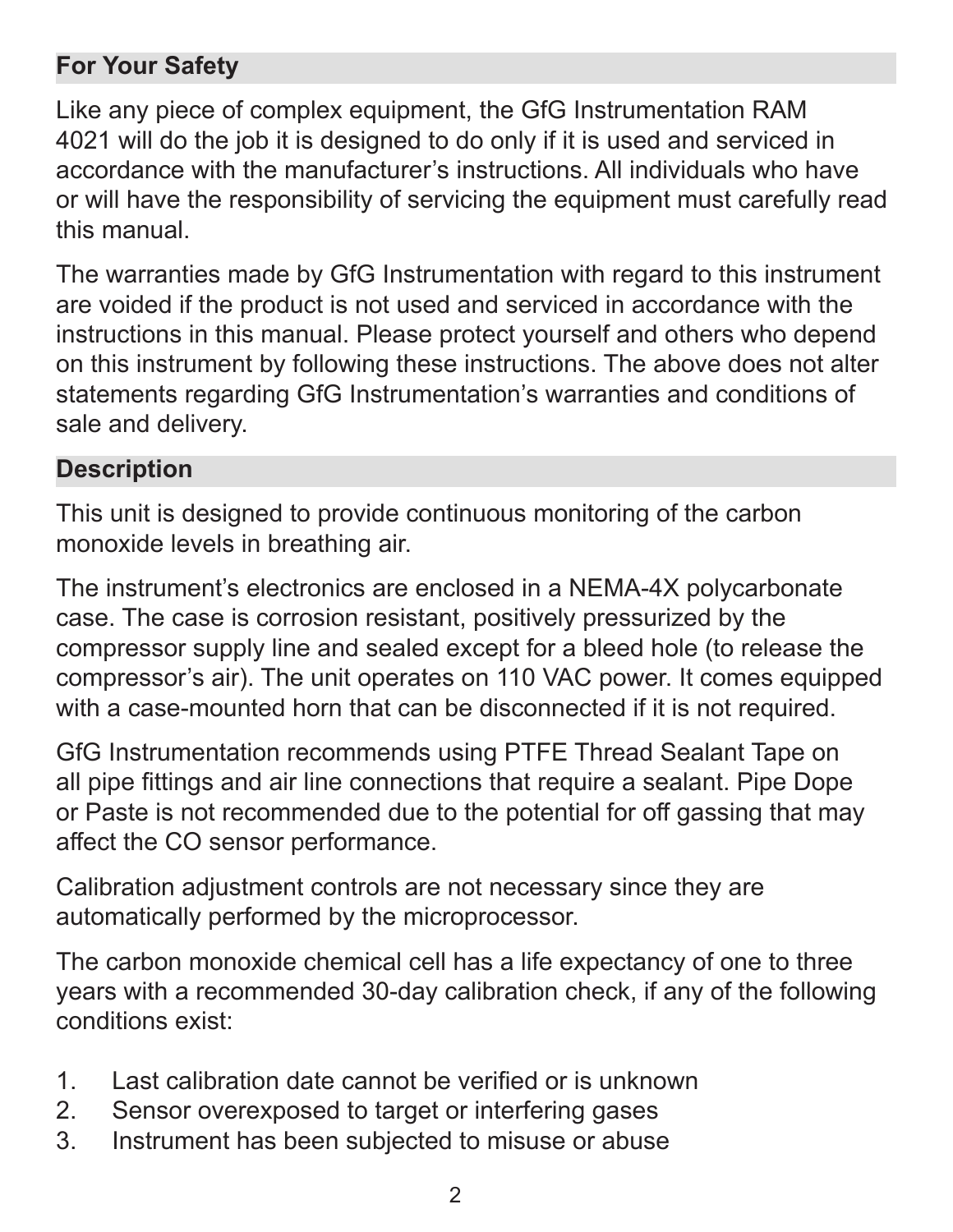4. Sensors have been newly replaced or instrument has received any type of servicing

5. Whenever sensor response is in question

The calibration interval can be extended to 6 months (maximum), when these requirements can be met:

- 1. The monitors are in a controlled environment
- 2. The monitors are in good working condition
- 3. The CO sensor is replaced every two (2) years

# Setup Mode

By briefly pressing the bottom button (see Diagram on page 14) it is possible to cycle through the setup parameters. Each time the bottom button is pressed the display screen will identify the selected mode and indicate the current setup.

The following paragraphs outline the setup modes and options available. In each mode it is possible to change the setup using the top switch.

Lights / Alarms

# **YelLxx.x**

Caution alarm for low flow or first CO alarm (warn).

# **CO Alm - XX**

The alarm point in parts per million is displayed (i.e. CO ALM 10). **Cal**

The parts per million of carbon monoxide used for calibration is displayed (i.e. CO - 20).

# **NOTE: This setup must be identical to the ppm concentration of the carbon monoxide calibration gas (5-100 ppm CO).**

The carbon monoxide test gas concentration may be set from 5 to 100 ppm and is factory set to 20 ppm. It is important to use the same test gas as the "CAL" setting, otherwise the calibration will fail due to the error protection feature.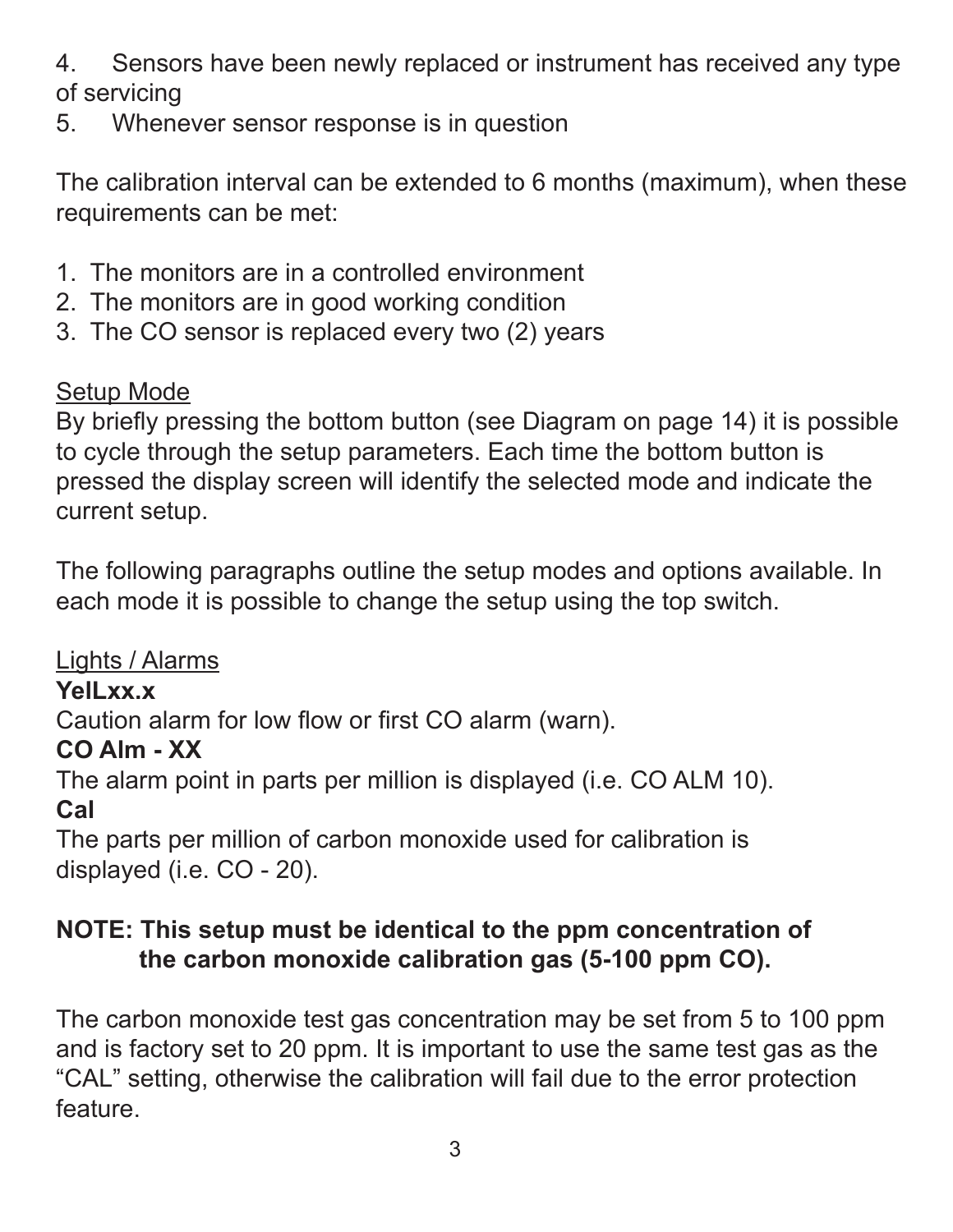CAUTION: Changing the calibration gas concentration to another value will require the instrument to be successfully zero and gas calibrated. Do not change the calibration gas concentration without having the proper equipment to perform a zero and gas calibration. (See Calibration on pg. 5)

# **CO # RLY**

The carbon monoxide alarm relay can be enabled (ON) or disabled (OFF) in this mode. The top switch will change this option.

Setting the relay ON or OFF permits any auxiliary device connected to the monitor to be shut off if it is not needed. During calibration it will be automatically shut off.

**Test mode** Activates alarm, relays, LEDs and solid squares on the LCD readout when the top switch is pushed.

The alarm horn and relays may be tested by pressing and holding the top switch while in alarm test setup mode. When testing an auxiliary horn, be sure the relay is turned ON.

#### **Operation**

Plug the unit into a 110 VAC outlet and the display will show introductory messages and a warm-up countdown. If the unit does not power up, check the electrical connections and try re-plugging in the unit. If start-up does not occur, call the factory.

After the warm-up countdown, the instrument will display CO readings. The air regulator may be adjusted at any time to set the flow level from 0.5 to 0.9 CFH. If the **low flow** indication shows on the display, increase the flow to 1 CFH and then drop the flow to the operational range of 0.5 to 0.8 CFH.

**CAUTION:** If the unit is reading a carbon monoxide gas level, do not make any adjustments for a few hours until the unit has settled in. If calibration is attempted within the first fifteen minutes, a **TOO SOON** message will occur on the display.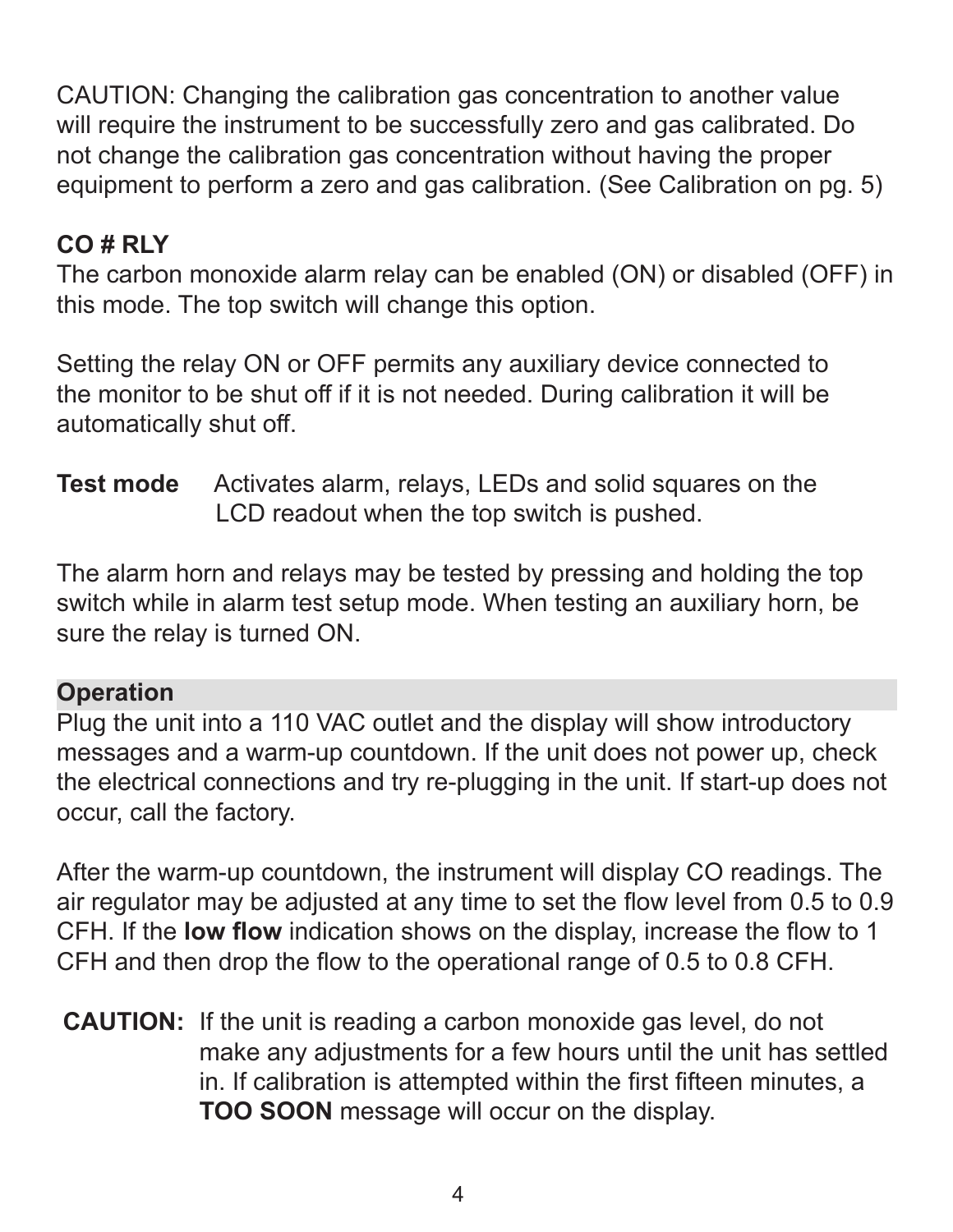If the carbon monoxide gas readings remain high or below zero, recalibration may be needed. We also recommend checking the compressor's air intake, which may be the cause of high readings. Outside air intake is recommended, but can easily be contaminated by furnace exhaust, building vents, parking lots, etc. Intakes within the building are to be avoided because they often contain low ppm levels of carbon monoxide.

#### **Calibration**

Although the unit is calibrated at the factory, it may require carbon monoxide recalibration due to handling. The only way to assure that the sensor is operating properly is to test it with calibration gas.

# "ZERO/CAL" Adjustment for Carbon Monoxide

The carbon monoxide read-out (ppm) will be "0" in the absence of carbon monoxide. This "0" can be calibrated by flowing clean air over the sensor and activating the ZERO/CAL set switch.

The "ZERO/CAL" switch is activated through a small hole in the face of the unit using a bent paper clip or similar thin wire or tool.

Two methods are available to check or set the carbon monoxide ZERO/ CAL.

With normal flow through the unit from a clean air supply, press the ZERO/ CAL switch momentarily.

#### **NOTE: Holding the zero switch for 15 seconds will re-initialize the unit. This step is used when replacing a sensor or as discussed in the troubleshooting section. Do not ZERO INIT unless instructed to do so in the troubleshooting section.**

The auto zero process will begin immediately and display **ZEROING**. If the supply air is clean the display will indicate **CO SET, END CAL** which indicates that a zero setting has been accepted and is now in use. If the supply line has more than a trace of carbon monoxide, the following messages will appear: **BAD 0 AIR, PREV CAL, END CAL**. The instrument is informing the user that it will not calibrate because of bad zero air and it will use its previously zeroed calibration setting.

The other method to zero the unit is to supply zero test gas (impurity free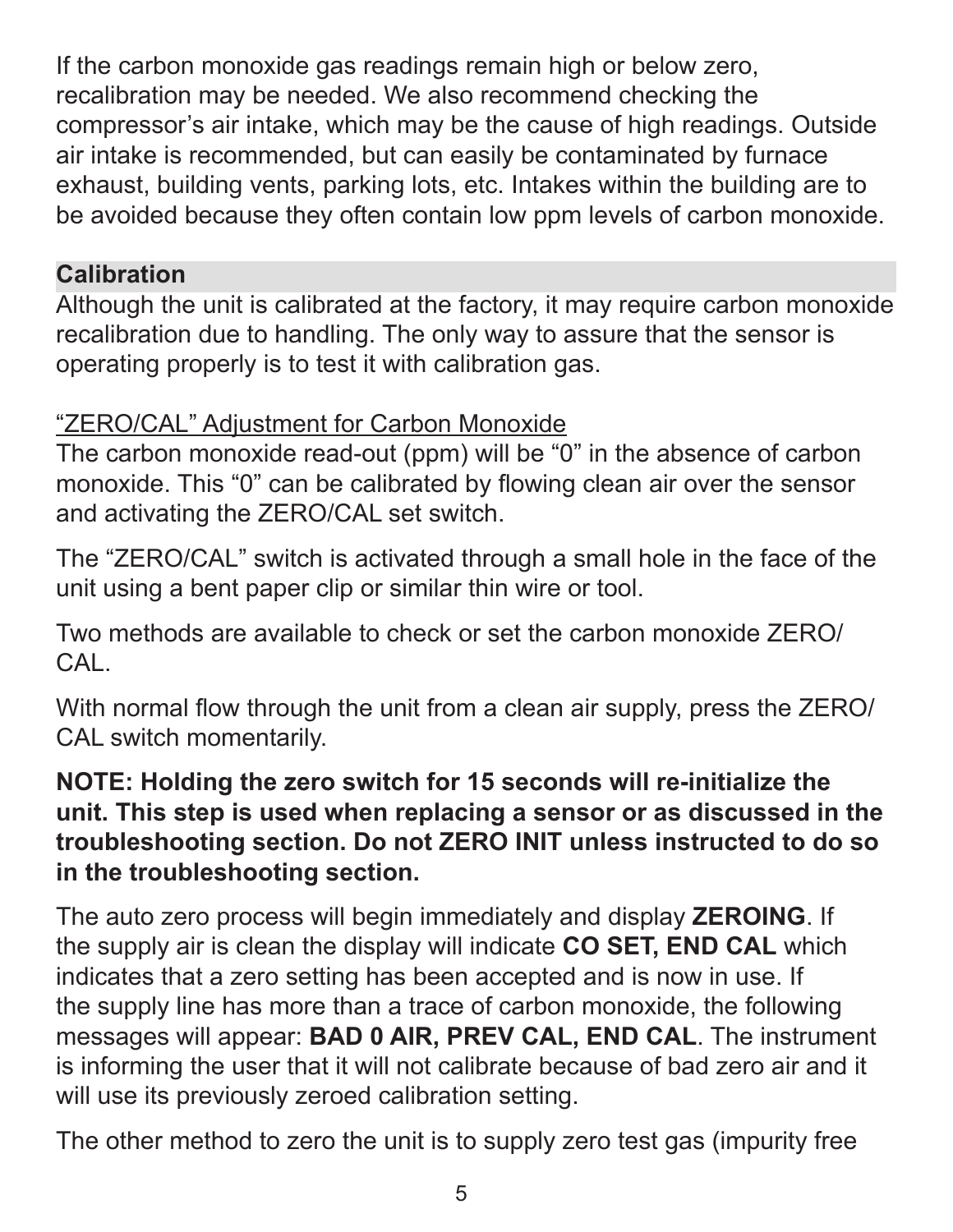air) to the calibration port in the same manner as described below with calibration gas, and the unit will initiate its calibration gas routine. However, the unit expects that 20 ppm CO is being applied to the calibration port unless the zero switch is pushed. Check to see that the message says zeroing instead of calibration gas as the 60 second countdown proceeds. At any time during the countdown the zero switch may be pushed to calibrate the unit with zero gas. If the switch is not pushed, a cal fail message will appear, resulting in a return to the previous calibration. After the zero switch is pressed, a **ZEROING** message appears and then **RELEASE UNLESS ZERO INIT**.

Calibrating Carbon Monoxide Sensor with CO Test Gas It is recommended to calibrate the unit every 30 days.

To calibrate the unit with carbon monoxide test gas, shut off the air from the compressor supply line with the regulator and a **LOW FLOW** message will appear. Assemble the calibration kit and connect the tank of test gas to the calibration port connector on the instrument. Open the gas valve (use only the fixed flow regulator provided with the calibration kit). The display will read "CAL GAS detected" and a 60 second countdown will begin.

If the compressor air supply line is not shut off, a message will appear: **SUPPLY OFF.** If such a message occurs, shut off the supplied air and then begin the calibration process again to activate the calibration port switch.

After 60 seconds some informational numbers may appear on the display of the monitor. These numbers are for factory evaluation and troubleshooting. If the correct calibration gas is being used and the monitor is working correctly it will automatically calibrate.

After the unit auto calibrates, a message will appear: **CO G SET**, indicating that the CO gain adjustment has been set for 20 ppm. This prompts the calibrator to remove the test gas. Then a **LOW FLOW** message appears, prompting the calibrator to turn on the supplied air at the regulator.

If an incorrect gas concentration is used or the sensor and/or instrument is not properly functioning, a message will appear: **CO G FAILED, PREV CAL,**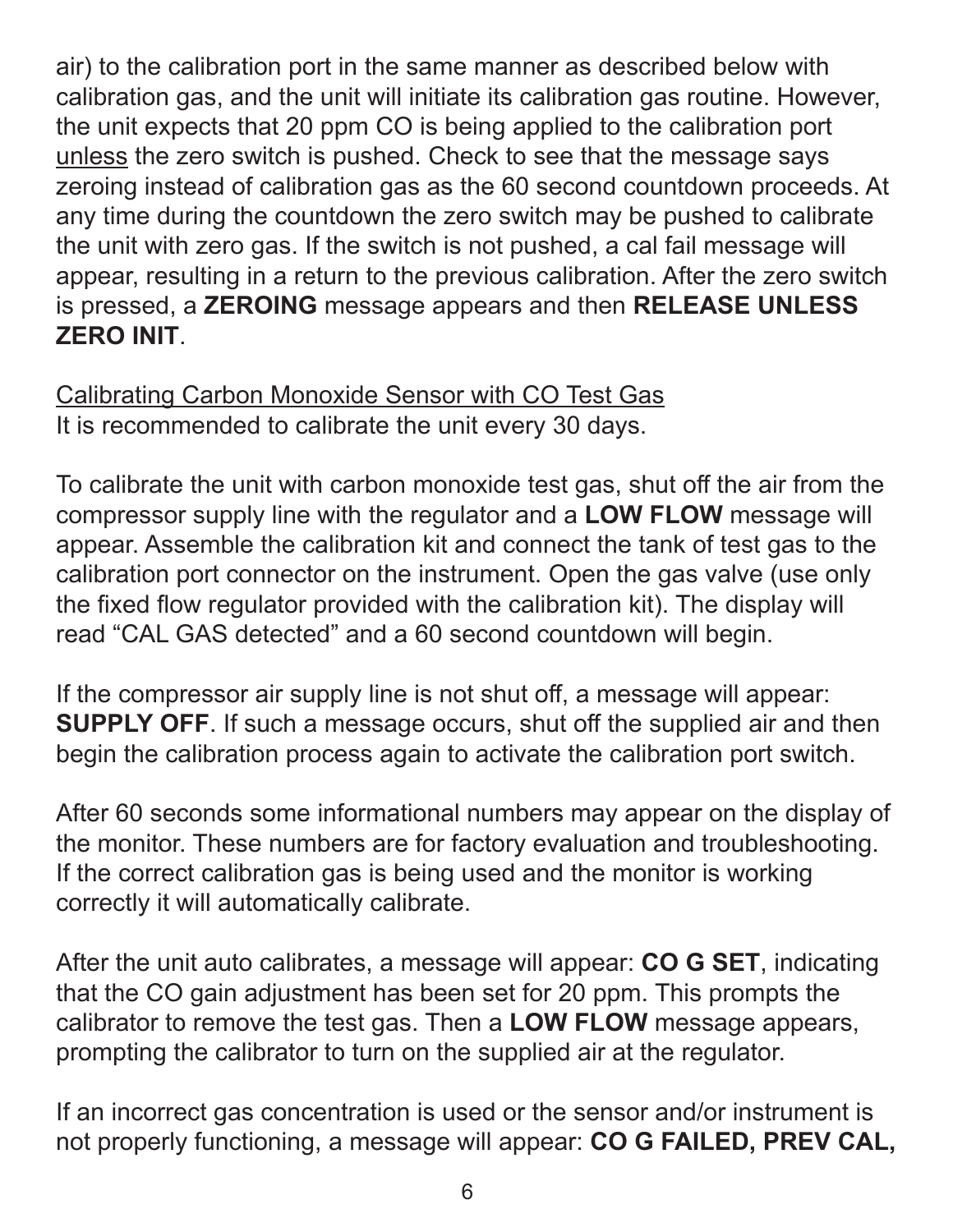**END CAL**. This affords improper calibration protection and an effort should be made to understand why it did not calibrate (see troubleshooting section for assistance).

After proper calibration, the next messages will be **REMOVE CALIBRATION GAS, END CAL, SUPPLY ON**. This prompts the calibrator to remove the test gas and turn the supply on at the regulator.

#### **Maintenance (qualified technicians only)**

#### **NOTE**: **Except for the sensors, all internal parts are to be serviced only by the factory or its authorized agents.**

#### Carbon Monoxide Sensor Replacement

When CO test gas fails to show a gas response during calibration, a new sensor is required. Most CO sensors will last from one and a half years to three years.

To replace the sensor, disconnect the power to the unit and remove the four corner screws and the electronics front cover. Next remove the three screws that hold the sensor block and unplug the CO sensor from its socket. Install a new sensor, **making sure that the shorting wire is removed from the new sensor**. Reassemble the unit and reconnect it to power. Let the new sensor settle in for an hour before calibrating.

## A NEW SENSOR MUST BE INITIALIZED

When calibrating a new sensor, an initializing step is added to the procedure. This permits the sensor to be zero calibrated regardless of the background air and caution must be taken that the air is free of carbon monoxide. If the supply line is not CO free, then obtain a tank of impurity free air test gas from GfG (stock number 7802-006).

To initialize the unit, hold the ZERO/CAL switch for 15 seconds (air supply OFF). During the fifteen seconds, messages will read: **ZERO CAL, RELEASE UNLESS ZERO INT, INIT-ING**. Release the zero set switch when INIT-ING appears and the display will read: **ZERO GAS REQUIRED**.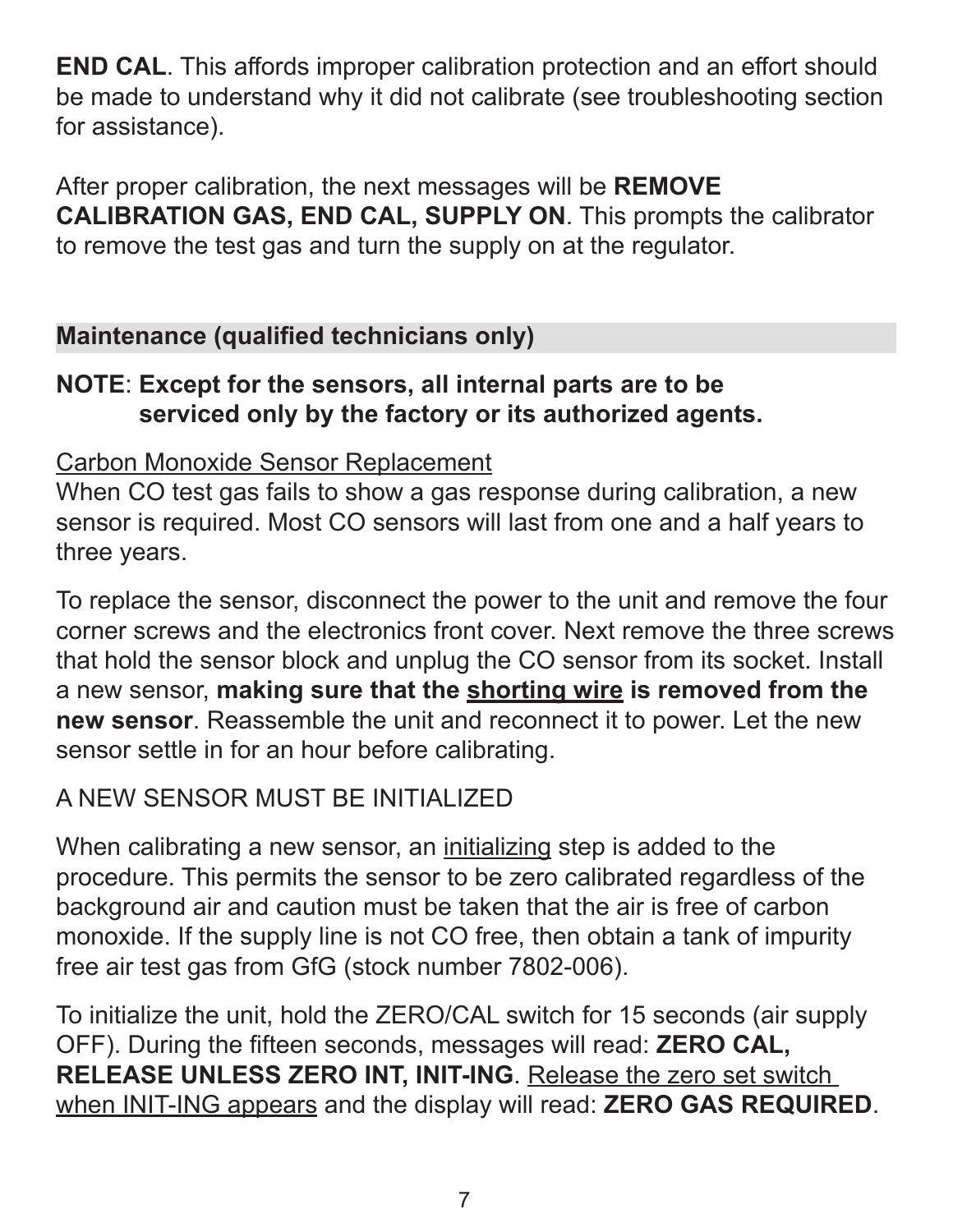Supply clean air from either the supply line or calibration port and the unit will set its ZERO/CAL after 60 seconds. The instrument message will then read **CAL GAS REQUIRED**.

Supply 20 ppm calibration gas (or another value selected in the setup mode on the unit) until the display reads **END CAL, REMOVE GAS, SUPPLY ON**. After turning the air supply on, the unit will reset the error protection and monitor the carbon monoxide of the compressor air supply line.

#### **Troubleshooting**

The CO zero calibration will not set if there is CO gas present, or if the sensor or electronics are bad. Also, the instrument will not calibrate if the incorrect concentration of CO gas is used, or if the sensor is bad or beyond its usable life.

#### Zero Fail During Calibration

If a failure occurs during CO zero calibration, a **BAD AIR** message occurs and the zero air should be checked for CO content. It may be a malfunctioning unit or during initial zero calibration (without the error protection), it could have been zeroed with a contaminated gas sample.

Another initialization with known zero air may solve the issue. If the monitor will not zero, the unit is malfunctioning; please call the factory for further instructions.

**CAUTION:** Be sure that the cylinder in use is "zero gas" impurity free air (standard air) when zero initializing.

#### Calibration Gas Fail During CO Calibration

With 20 ppm CO calibration gas applied to the calibration port, the monitor should calibrate at the end of the 60 second countdown. If it does not, then use the appropriate procedure:

1.If the gas reading does not show any increase when the gas is applied, the sensor is probably expired or the test gas has a concentration of zero CO. Check the hose connections to be sure that gas is flowing into the sensor chamber.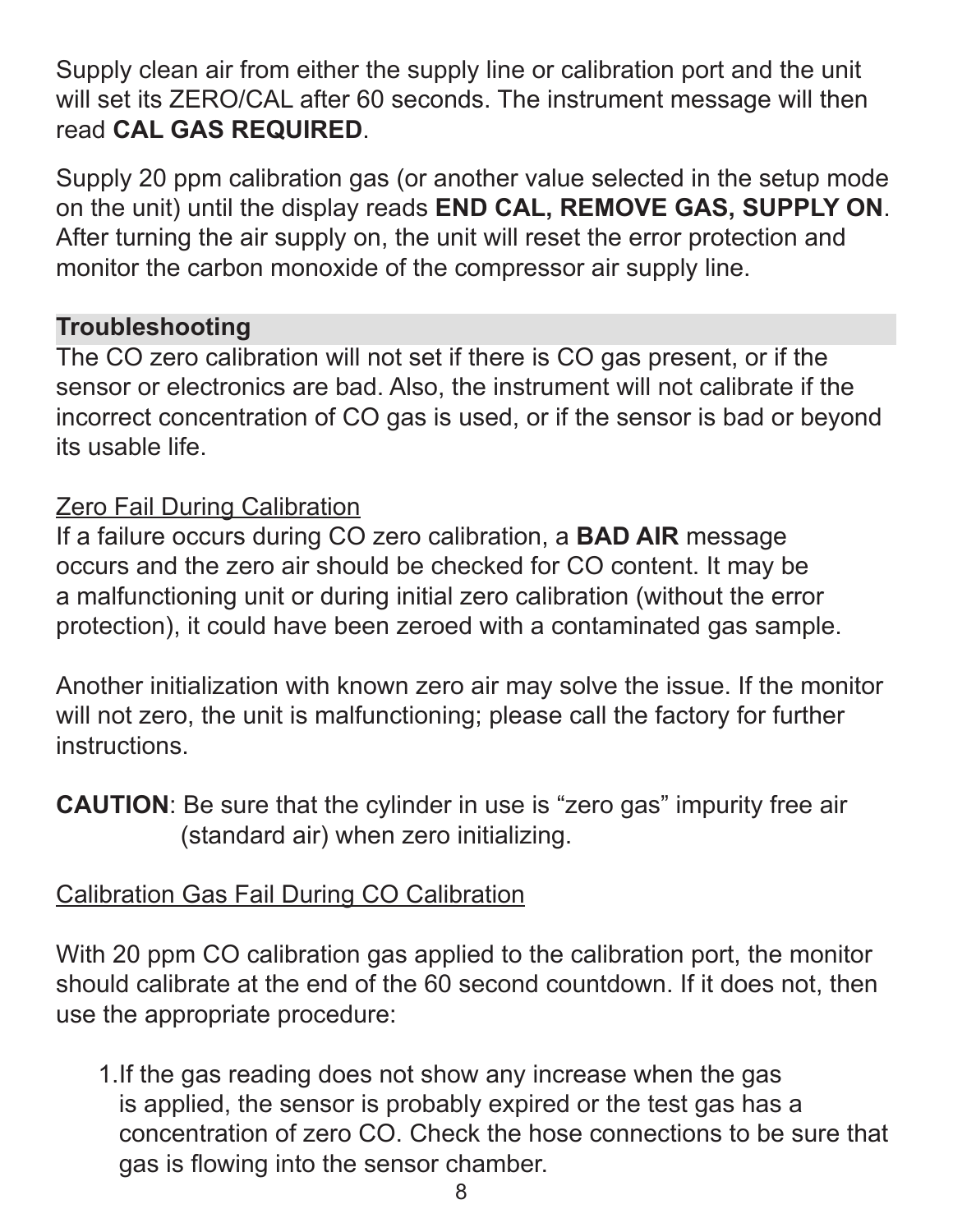2.If the reading is close to 20, a zero calibration procedure with known zero gas will probably correct the problem. If the unit was zeroed with more than 2 ppm of CO, the calibration will fail when 20 ppm test gas is applied.

#### **Accessories and Field Replacement Parts**

| <b>Accessories</b>                                        |          |
|-----------------------------------------------------------|----------|
| <b>Calibration kit</b>                                    |          |
| (includes calibration connector and 20 ppm test gas 34 L) | 7750-001 |
| High pressure regulator (5,000 PSI)                       | 2605-002 |
| Remote horn - 110 VAC                                     | 1301-002 |
| Calibration regulator                                     | 7750-004 |
| <b>Replacement Parts</b>                                  |          |
| CO sensor – chemical cell                                 | 5503-020 |
| Regulator                                                 | 2608-013 |
| <b>Test Gas</b>                                           |          |
| 20 ppm carbon monoxide 34 L                               | 7802-001 |
| Impurity free air 34 L                                    | 7802-006 |
|                                                           |          |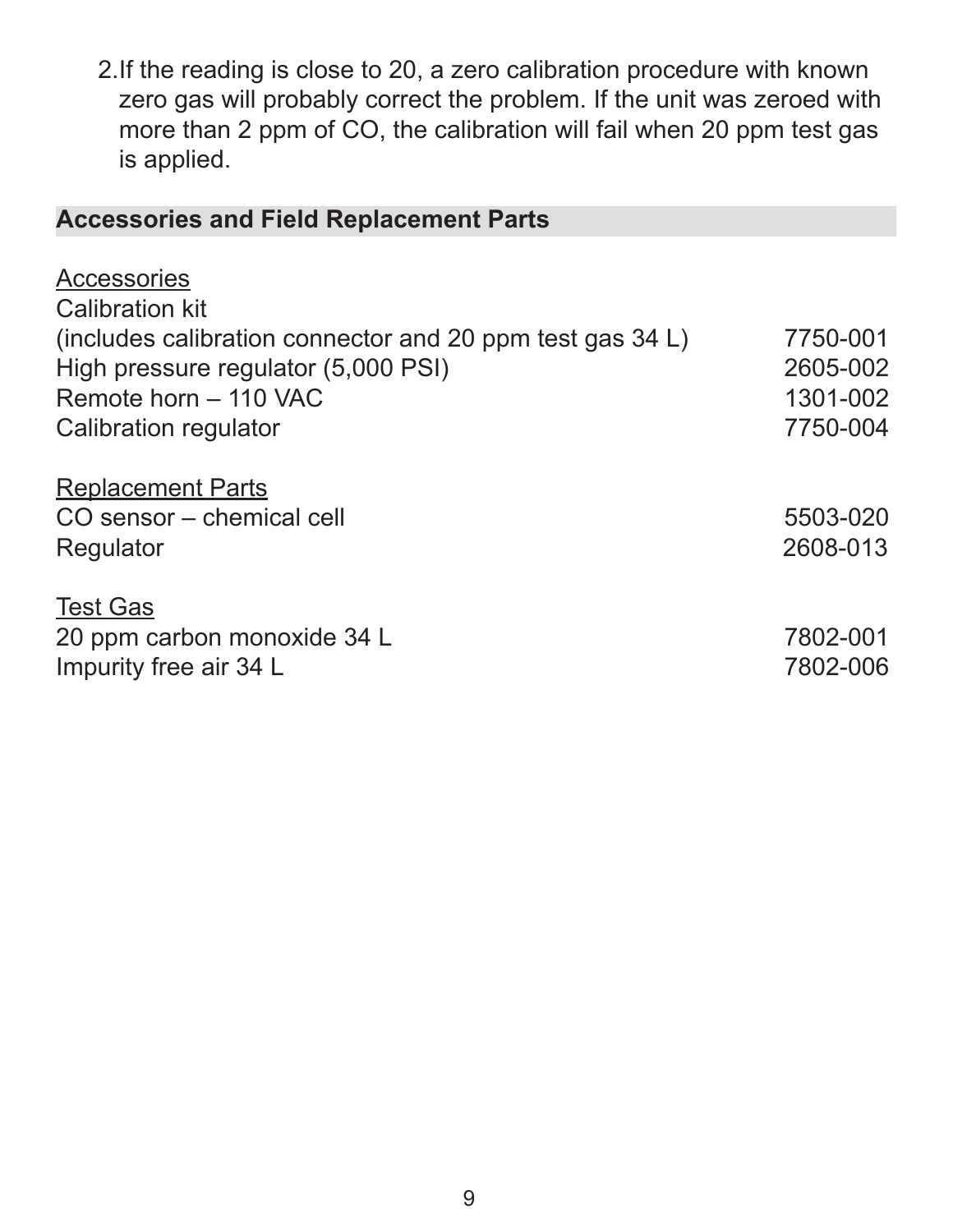| <b>Equipment Technical Data</b>                       |                                       |  |
|-------------------------------------------------------|---------------------------------------|--|
| <b>Gases detected</b>                                 | Carbon monoxide                       |  |
| Sensor                                                | Electrochemical cell                  |  |
| Meter scale                                           | 0-100 ppm CO                          |  |
| <u>Response</u>                                       | 90% maximum in 20 seconds             |  |
| <b>Accuracy, expected sensor life</b>                 | <u>+/- 1 ppm, *1-3 years</u>          |  |
| <b>Sensor warranty</b>                                | 1 year                                |  |
| Operating temperature range (sample air) +32 to 105°F |                                       |  |
| Factory set adjustable alarm points                   | 5 ppm $CO(Y)$                         |  |
|                                                       | 10 ppm CO (H)                         |  |
| Inlet pressure range                                  | 30 to 145 psi                         |  |
| <b>Sample flow rate</b>                               | 0.8 cubic feet of air per hour (scfh) |  |
| <b>Relays</b>                                         |                                       |  |
| 1 – Caution alarm                                     | 250 VAC / 30 VDC @ 7 A                |  |
| 1 – CO alarm                                          |                                       |  |
| Power source                                          | 110 VAC @ 1 A or 12 VDC - 24 VDC      |  |
| <b>Dimensions</b>                                     | 4x5.9x7.3 inches (HxWxD)              |  |
|                                                       | (101x150x185 mm)                      |  |
|                                                       |                                       |  |

\* Depending on operating conditions.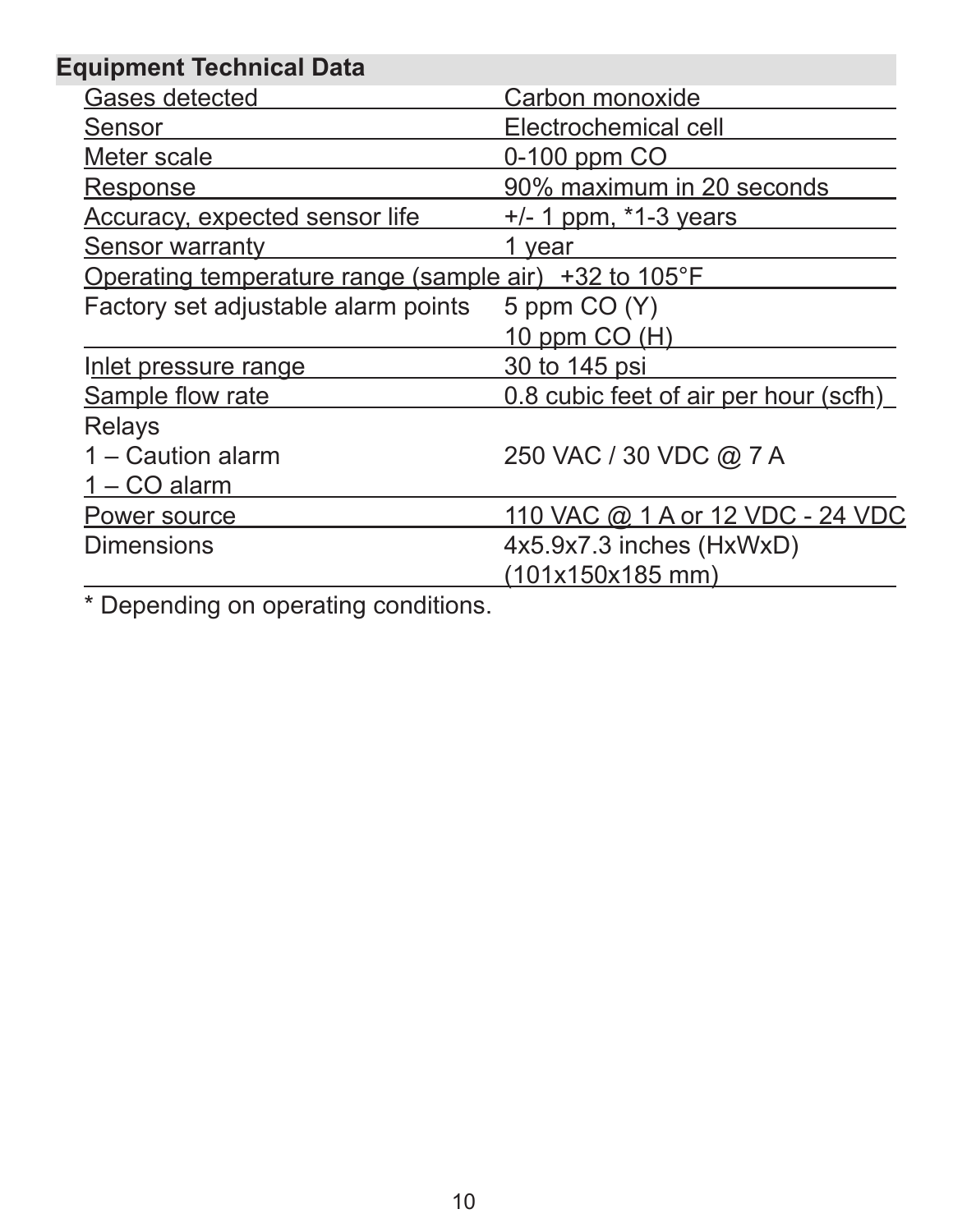#### **Warranty**

GfG Instrumentation warrants our products to be free from defects in material and workmanship when used for their intended purpose, and agrees to remedy any such defect or to furnish a new part (at the option of GfG Instrumentation) in exchange for any part of any product that we manufacture that under normal use is found to be defective; provided that the product is returned, by the purchaser, to GfG's factory, intact, for our examination, with all transportation costs prepaid, and provided that such examination reveals, in our judgment, that it is defective.

This warranty does not extend to any products that have been subjected to misuse, neglect, accident, or unauthorized modifications; nor does it extend to products used contrary to the instructions furnished by us or to products that have been repaired or altered outside of our factory. No agent or reseller of GfG Instrumentation may alter the above statements.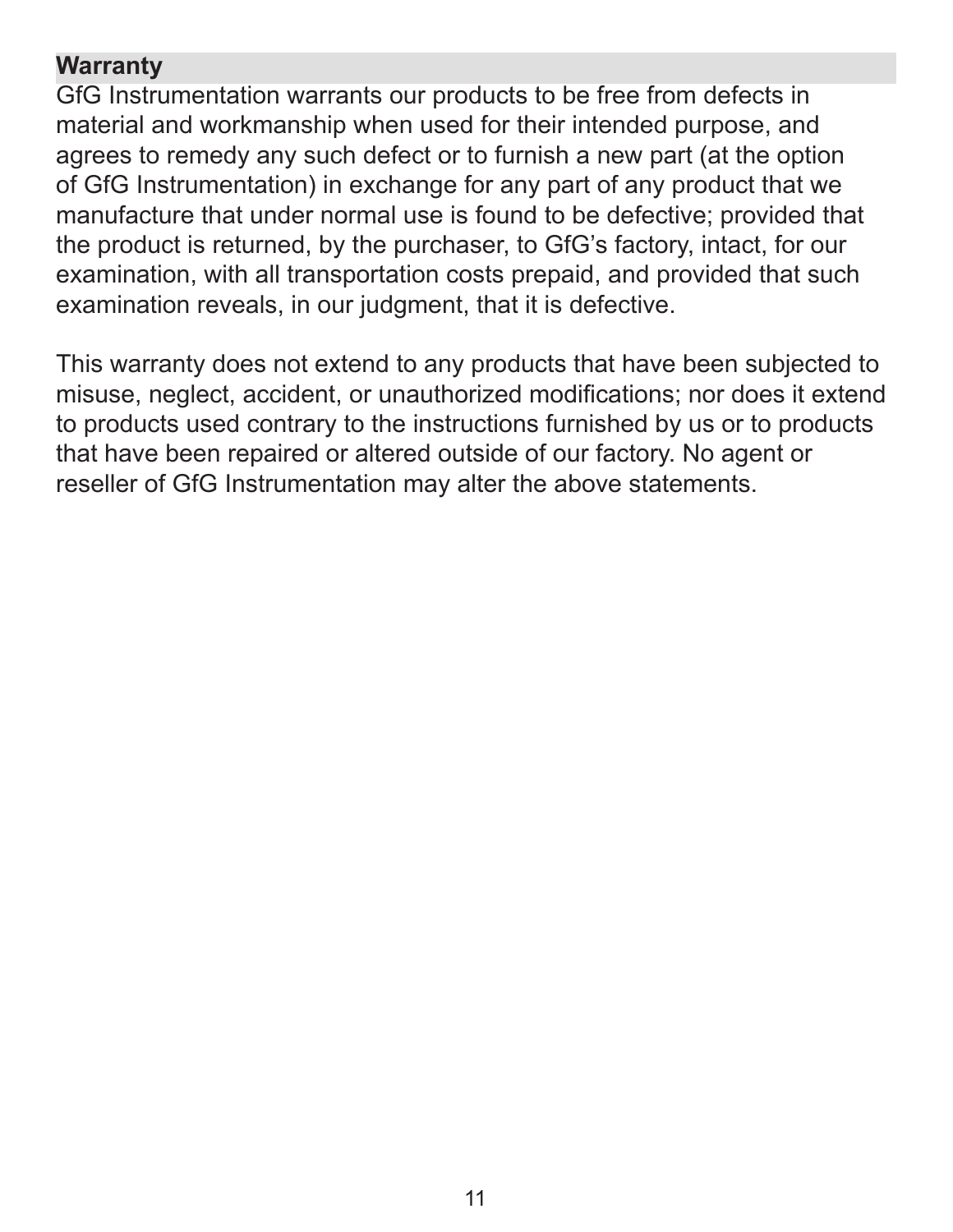#### **New Style Diagram**



Manufactured after November, 2006. NOTE: Optional GfG remote horn part number 1301-002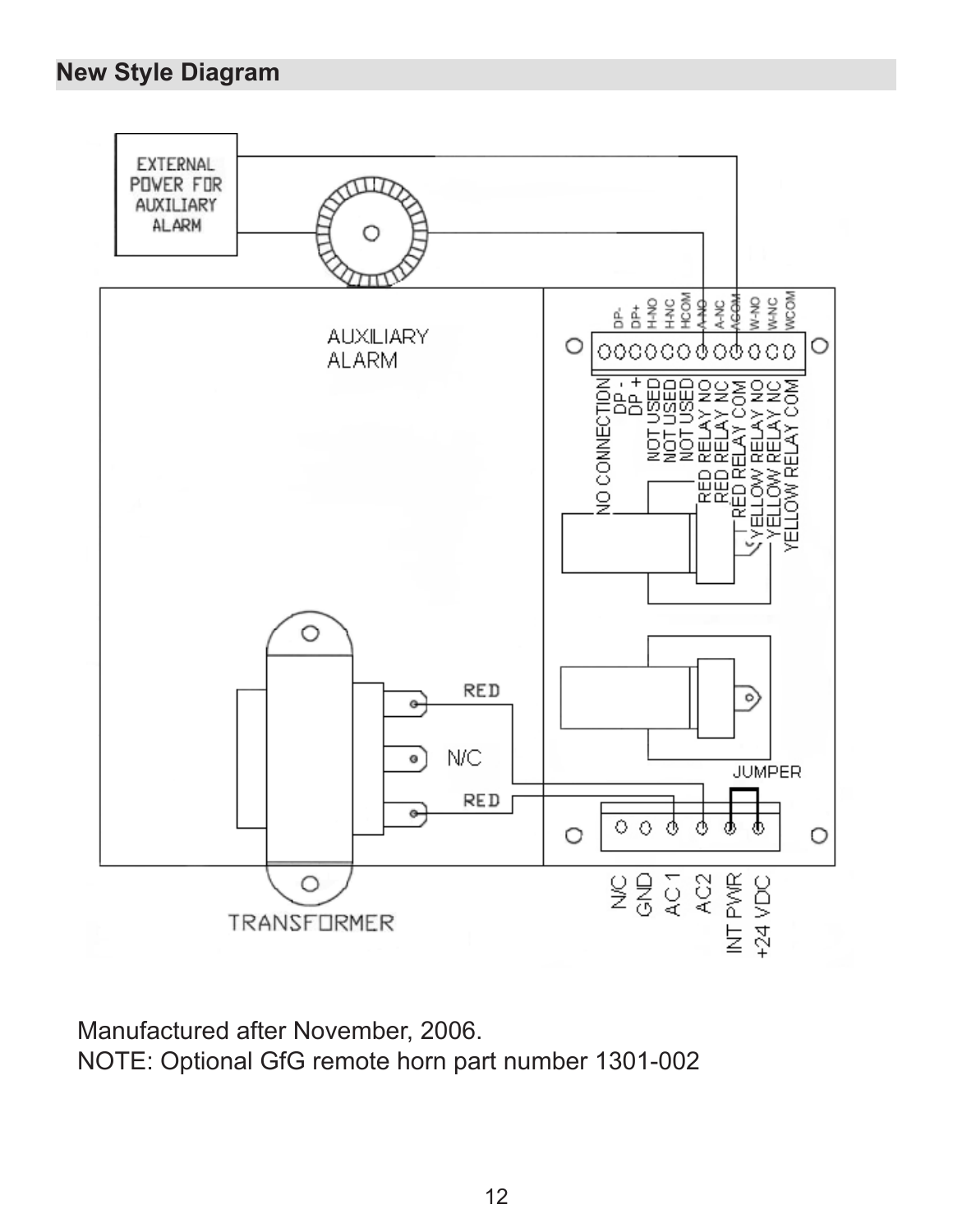#### **Old Style Diagram**



**TRANSFORMER** 

1702-113B POWER BOARD

Manufactured before November, 2006.

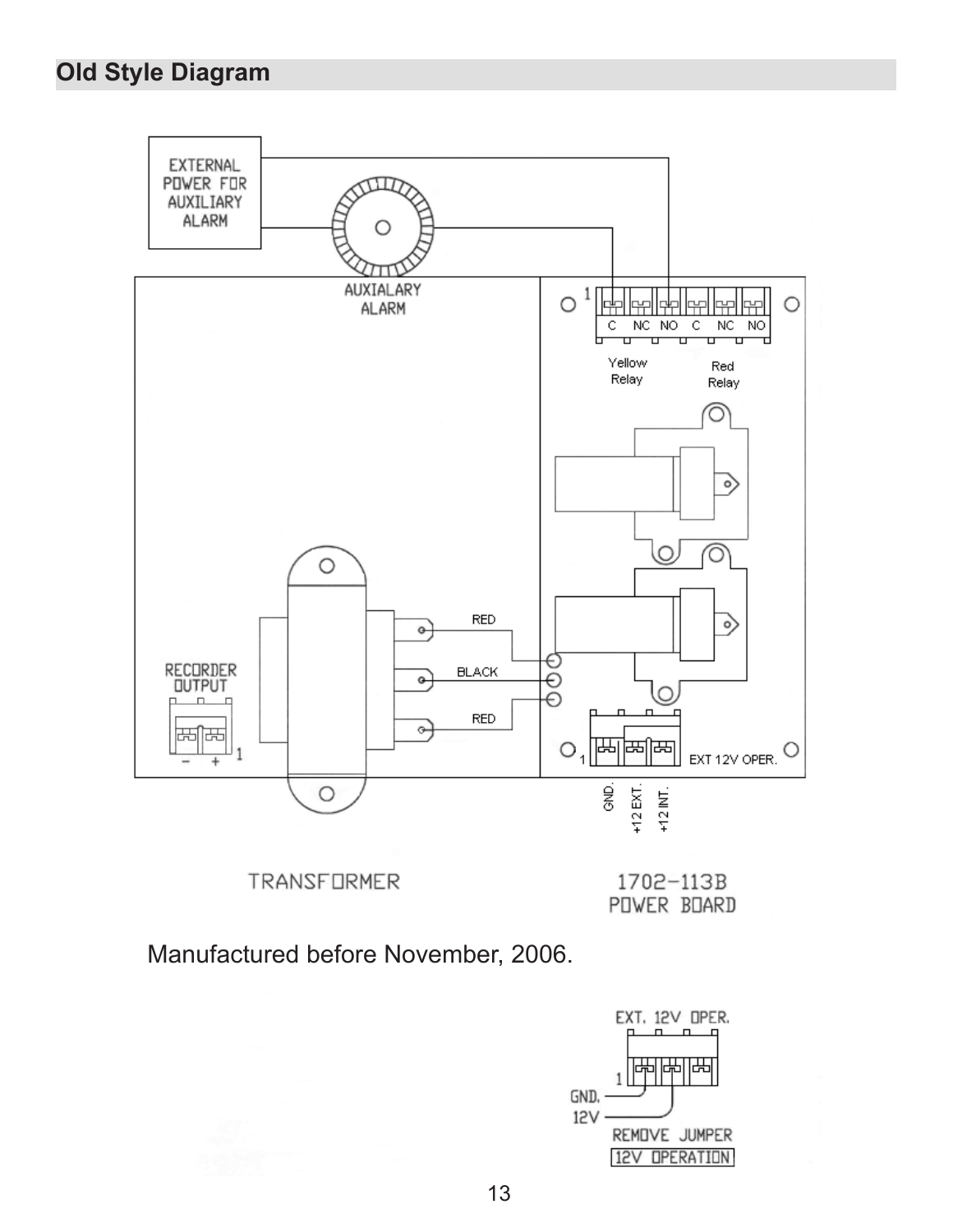